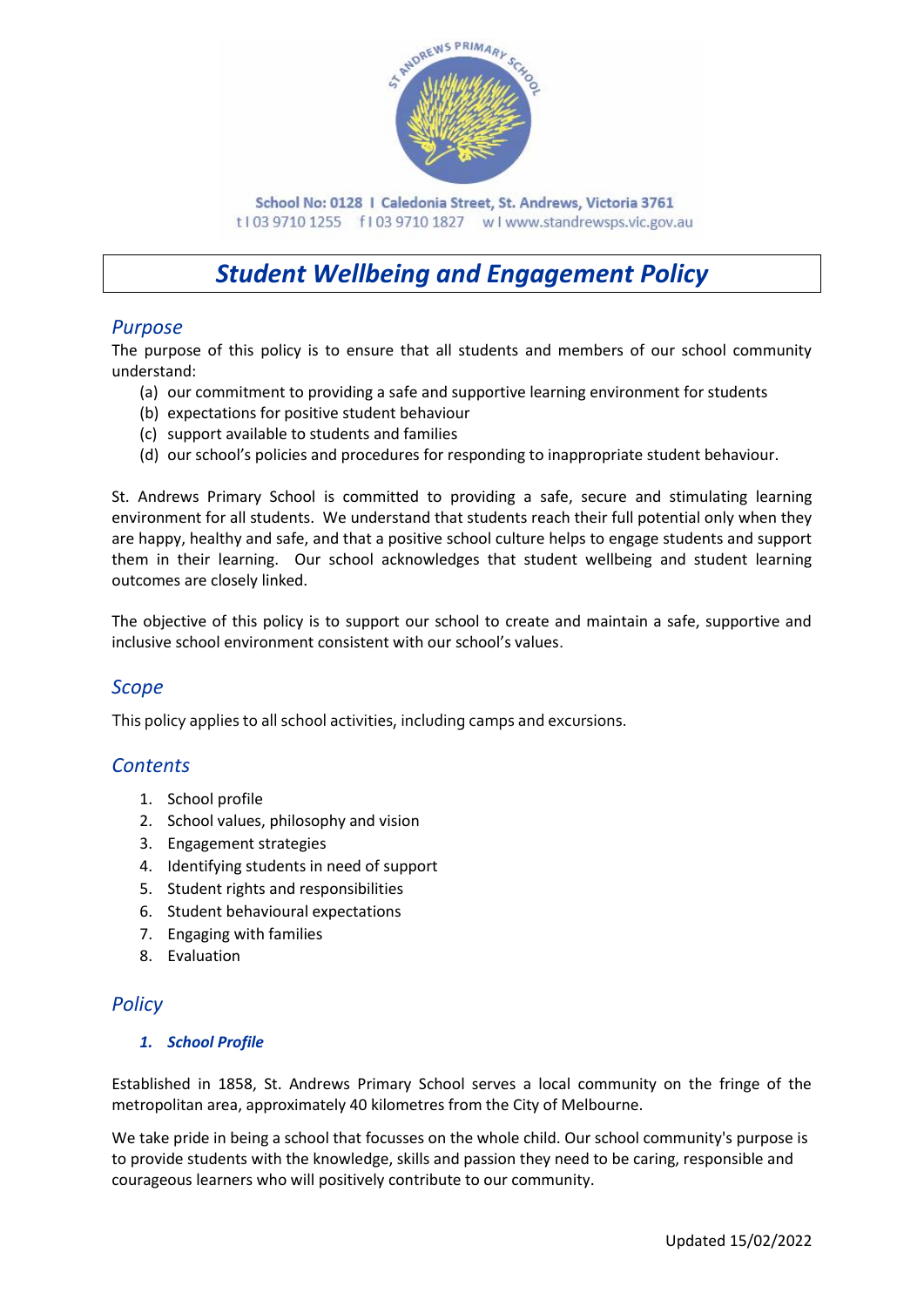St Andrews Primary School is a vibrant part of the town where our students are keen to come to school to learn and to be part of something special. Our small size and location make us a unique place for young people to start their primary educational journey.

Being adjacent to the Diamond Creek and surrounded by bushlands, our students have spacious grounds to play and learn in as well as an abundance of wildlife to observe. We have a full-size football oval, access to tennis and basketball courts, two fantastic playgrounds and a sand and water play area. One of our most favoured play areas is Cubby Land, a bush based play space where students work together to build cubbies, using the natural resources found around the grounds.

By virtue of the beautiful bushland surrounds of St. Andrews, the school is on the Bushfire at Risk Register (BARR) and ensures robust bushfire management plans are in place.

Students experience learning in a multi-age setting and receive instruction from all members of staff in different groupings according to need. Our explicit teaching and integrated inquiry-based curriculum is aligned with the Victorian curriculum and incorporates the use of up to date technologies into the classroom programs.

There is a strong tradition of school artistic presentations through the fine arts, a commitment to broad participation in physical activity and education and a very strong music program. The school encourages and fosters resilience and connection to the wider community.

#### *2. School values, philosophy and vision*

St Andrews Primary School's Statement of Values and School Philosophy is integral to the work that we do and is the foundation of our school community. Students, staff and members of our school community are encouraged to live and demonstrate our core values of **Caring, Responsibility and Courage** at every opportunity.

Our school's vision is to empower students to reach their personal best, and fully equip them to contribute positively to society as happy, healthy young adults.

Our Statement of Values is available on the school website.

#### *3. Engagement strategies*

St Andrews Primary School has developed a range of strategies to promote engagement, positive behaviour and respectful relationships for all students in our school. We acknowledge that some students may need extra social, emotional or educational support at school, and that the needs of students will change over time as they grow and learn.

A summary of the engagement strategies used by our school is included below:

- high and consistent expectations of all staff, students and parents and carers
- prioritise positive relationships between staff and students, recognising the fundamental role this plays in building and sustaining student wellbeing
- creating a culture that is inclusive, engaging and supportive
- welcoming all parents/carers and being responsive to them as partners in learning
- analysing and being responsive to a range of school data such as attendance, Attitudes to School Survey, parent survey data, student management data and school level assessment data
- deliver a broad curriculum to ensure that students participate in programs that are tailored to their interests, strengths and aspirations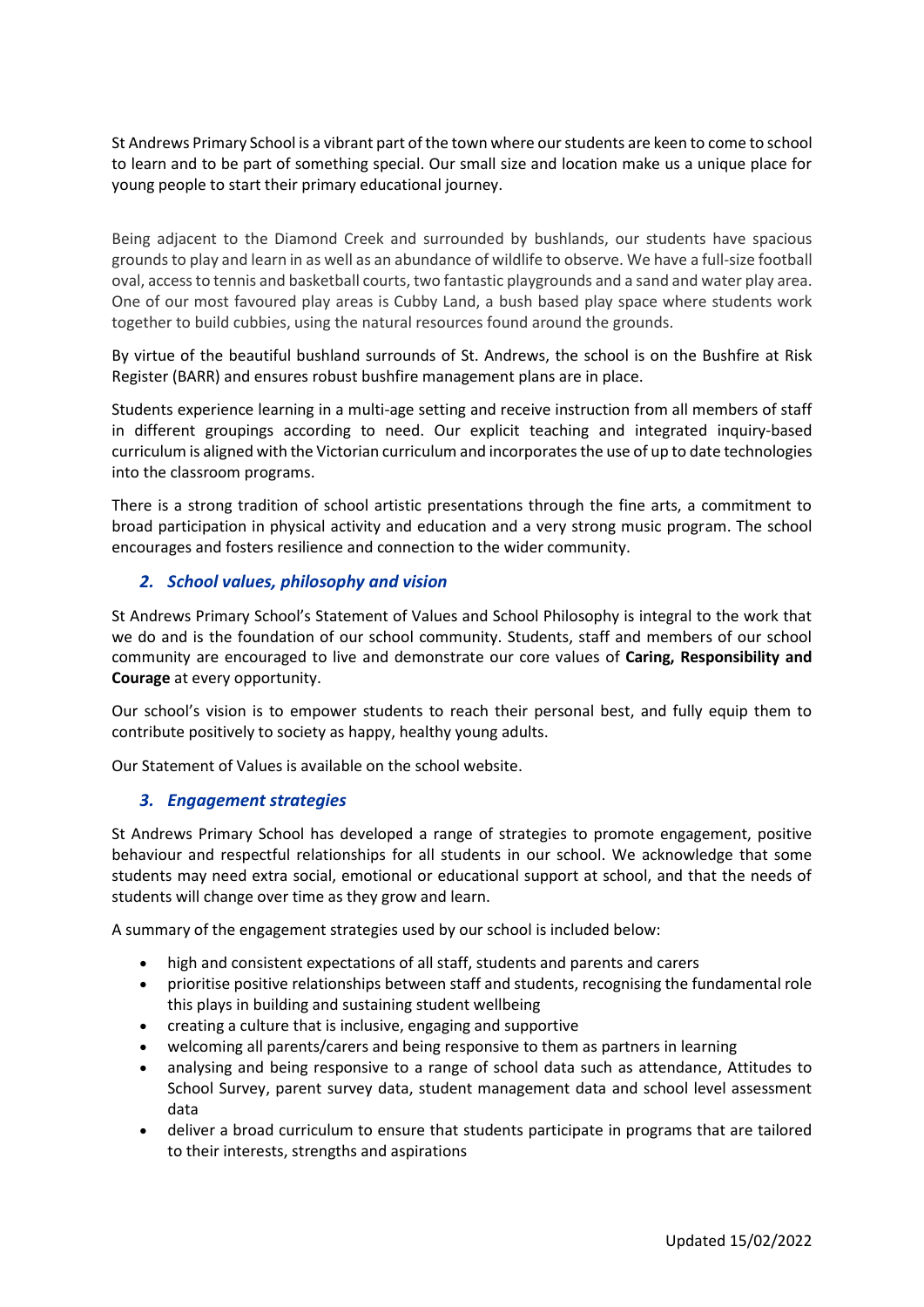- teachers at St Andrews Primary School use the Victorian Curriculum, the HITS and an Explicit Instructional model to ensure an explicit, common and shared model of instruction to ensure that evidenced-based, high yield teaching practices are incorporated into all lessons
- teachers at St Andrews Primary School adopt a broad range of teaching and assessment approaches to effectively respond to the diverse learning styles, strengths and needs of our students and follow the standards set by the Victorian Institute of Teaching
- carefully planned transition programs to support students moving into different stages of their schooling
- positive behaviour and student achievement is acknowledged in the classroom, and formally in school assemblies and communication to parents
- monitor student attendance and implement attendance improvement strategies at a wholeschool, cohort and individual level
- students have the opportunity to contribute to and provide feedback on decisions about school operations through the Grade Six Leadership Group, Student Representative Council and other forums, class meetings and whole school meetings. Students are also encouraged to speak with their teachers and Principal whenever they have any questions or concerns.
- create opportunities for cross—age connections amongst students through integrated units, inquiry rotation groups, interschool sport, our band program and peer support programs
- all students are welcome to seek out any staff member, including the principal if they would like to discuss a particular issue or feel they may need any kind of support
- we engage in school wide positive behaviour support with our staff and students, which includes programs such as Respectful Relationships, SWPBS, Better Buddies Program, Bullying Prevention programs
- programs, incursions and excursions developed to address issue specific behaviour (i.e. CASEA, cyber bullying, health and wellbeing)
- opportunities for student inclusion (i.e. sports teams, music, mixed age groupings and Cubby Land time) are encouraged
- buddy programs and peers support programs are used to engage students and promote inclusion.

When necessary, targeted support will be facilitated for students, by the principal, who will act as a point of contact to:

- connect all Koorie students with a Koorie Engagement Support Officer
- ensure all students in Out of Home Care are appointed a Learning Mentor, have an Individual Learning Plan and referred to Student Support Services for an Educational Needs Assessment
- ensure that staff are equipped and trained to apply a trauma-informed approach to working with students who have experienced trauma
- connect students and /or families with providers to assist with mental health issues, such the Austin School, CASEA, CAHMS or private educational psychologist.

Where necessary individual support and specific strategies will be applied on a case-by-case basis. St. Andrews Primary School implements a range of strategies that support and promote individual engagement.

These strategies may include:

- [Student Support Groups](https://www2.education.vic.gov.au/pal/student-support-groups)
- Program for Students with Disabilities
- referral to [Student Support Services](https://www2.education.vic.gov.au/pal/student-support-services/policy)
- referral to ChildFirst, [Headspace](https://www.education.vic.gov.au/school/teachers/health/mentalhealth/Pages/headspace-counselling-secondary.aspx) / [Navigator](•%09Navigator) / [Lookout](https://www.education.vic.gov.au/about/programs/Pages/lookout.aspx)
- building constructive relationships with students at risk or students who are vulnerable due to complex individual circumstances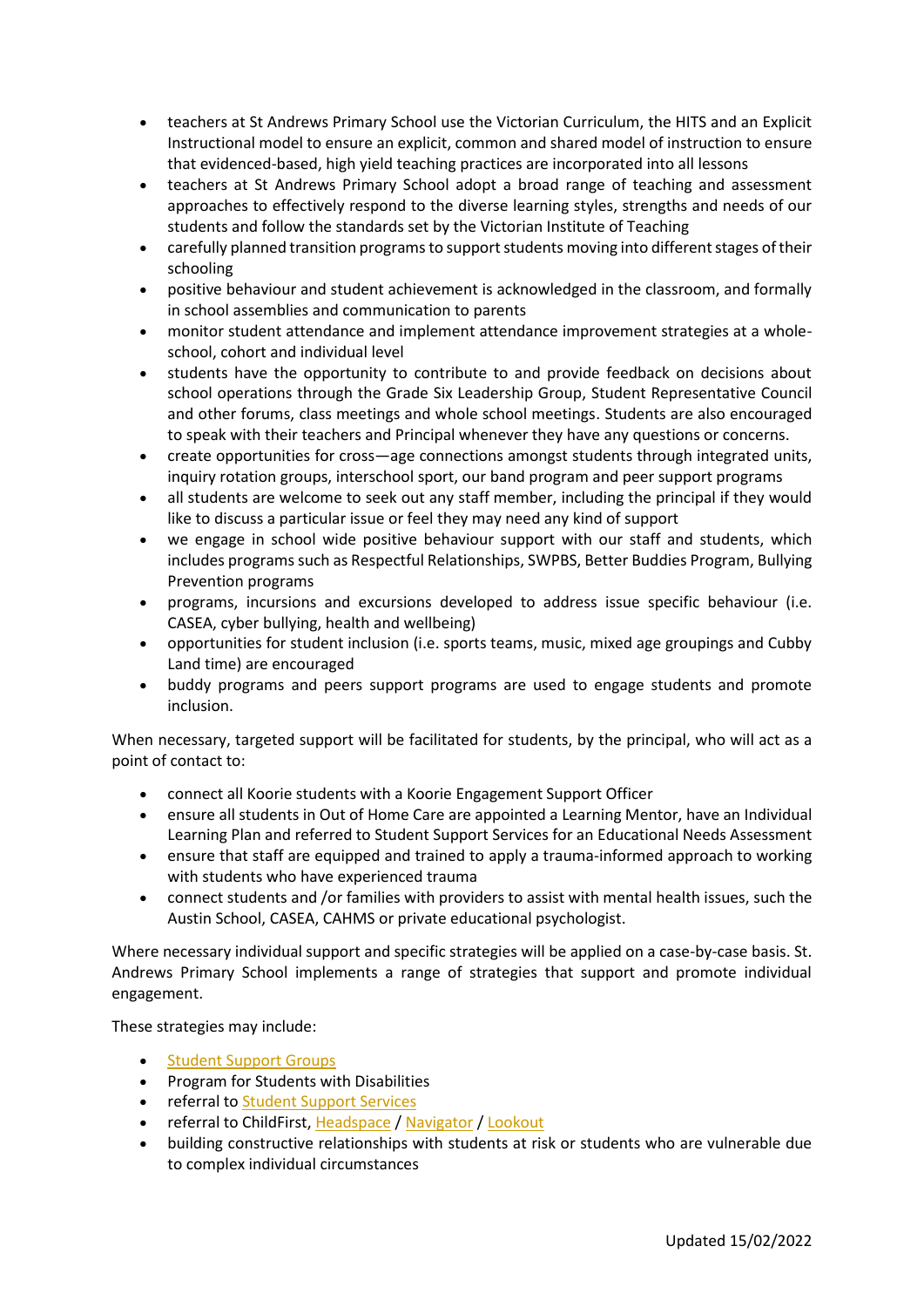- meeting with student and their parent/carer to talk about how best to help the student engage with school
- developing an [Individual Learning Plan](•%09Individual%20Education%20Plans) and/or a [Behaviour Support Plan](https://www2.education.vic.gov.au/pal/behaviour-students/guidance/6-behaviour-support-plans)
- considering if any environmental changes need to be made, for example changing the classroom set up
- referring the student to:
	- o School-based wellbeing supports
	- o [Student Support Services](Student%20Support%20Services)
	- $\circ$  Appropriate external supports such as local council-based youth and family services, other allied health professionals, [Headspace,](Headspace) child and adolescent mental health services or ChildFirst
	- o Re-engagement programs such as [Navigator.](Navigator)

Where necessary the school will support the student's family to engage by:

- being responsive and sensitive to changes in the student's circumstances and health and wellbeing
- collaborating, where appropriate and with the support of the student and their family, with any external allied health professionals, services or agencies that are supporting the student
- monitoring individual student attendance and developing an Attendance Improvement Plans in collaboration with the student and their family
- running regular Student Support Group meetings for all students:
	- o with a disability
	- o in Out of Home Care
	- o and with other complex needs that require ongoing support and monitoring*.*

#### *4. Identifying students in need of support*

St. Andrews Primary School is committed to providing the necessary support to ensure our students are supported intellectually, emotionally and socially. The Principal and teaching staff play a significant role in developing and implementing strategies help identify students in need of support and enhance student wellbeing. St Andrews Primary School will utilise the following information and tools to identify students in need of extra emotional, social or educational support:

- personal, health and learning information gathered upon enrolment and while the student is enrolled
- attendance records
- academic performance
- observations by school staff such as changes in engagement, behaviour, self-care, social connectedness and motivation
- attendance, detention and suspension data
- engagement with families
- self-referrals or referrals from peers
- observations, referrals and assessments for Student Support Services staff

## *5. Student rights and responsibilities*

All members of our school community have a right to experience a safe and supportive school environment. We expect that all students, staff, parents and carers treat each other with respect and dignity. Our school's Statement of Values highlights the rights and responsibilities of members of our community.

Students have the right to:

• participate fully in their education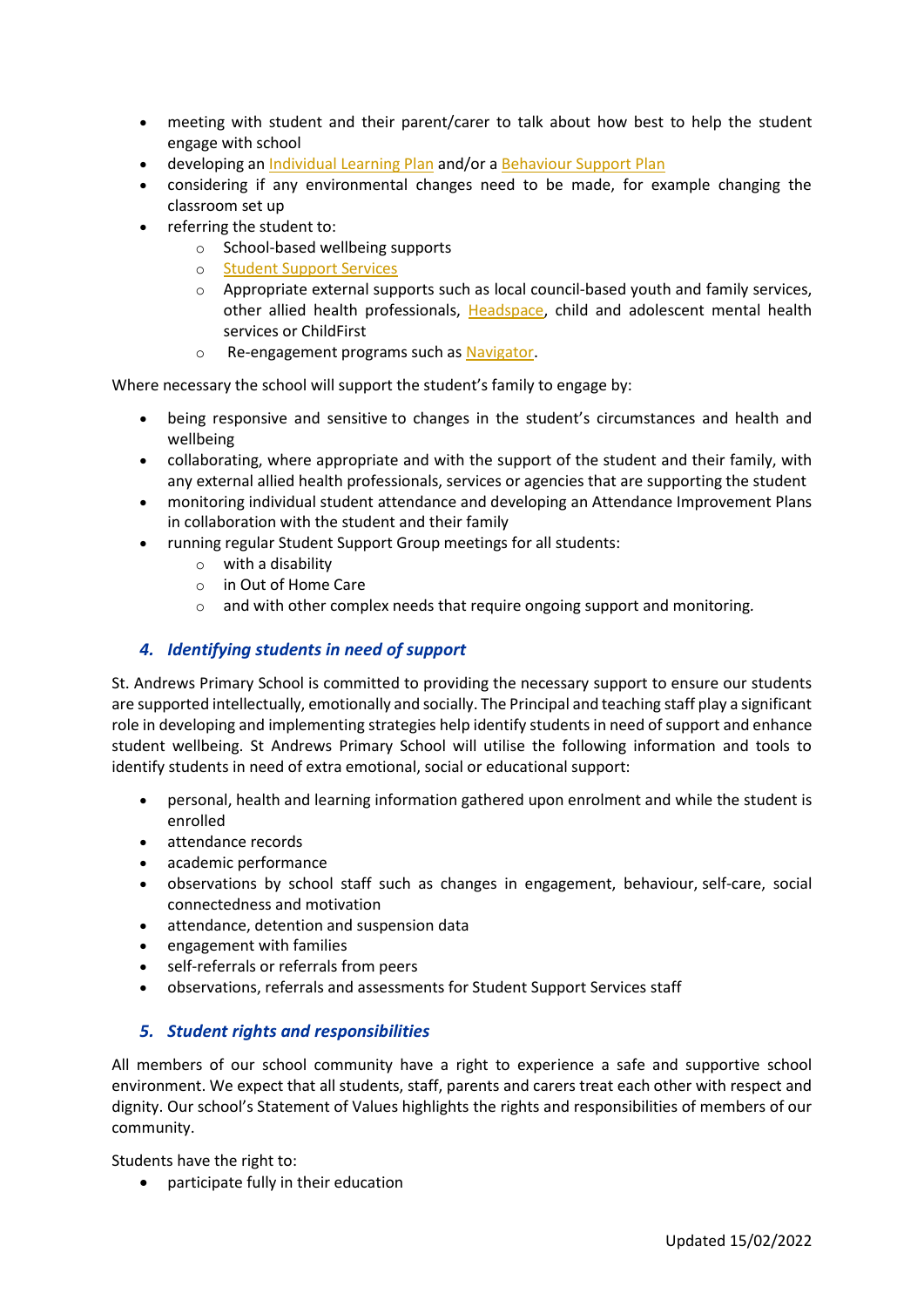- feel safe, secure and happy at school
- learn in an environment free from bullying, harassment, violence, discrimination or intimidation
- express their ideas, feelings and concerns.

Students have the responsibility to:

- participate fully in their educational program
- display positive behaviours that demonstrate respect for themselves, their peers, their teachers and members of the school community
- respect the right of others to learn.

Students who may have a complaint or concern about something that has happened at school are encouraged to speak to their parents or carers and approach a trusted teacher or a member of the school leadership team.

#### *6. Student behavioural expectations*

Behavioural expectations of students, staff and families are grounded in our school's Statement of Values. Student bullying behaviour will be responded to consistently with our School's Bullying and Harassment Policy.

When a student acts in breach of the behaviour standards of our school community, St. Andrews Primary School will institute a staged response, consistent with the Department's Student Engagement and Inclusion Guidelines. Where appropriate, parents will be informed about the inappropriate behaviour and the disciplinary action (if taken) taken by teachers and other school staff.

Disciplinary measures may be used as part of a staged response to inappropriate behaviour in combination with other engagement and support strategies to ensure that factors that may have contributed to the student's behaviour are identified and addressed. Disciplinary measures at our school will be applied fairly and consistently. Students will always be provided with an opportunity to be heard.

Disciplinary measures that may be applied include:

- warning a student that their behaviour is inappropriate
- teacher controlled consequences such as moving a student in a classroom or other reasonable and proportionate responses to misbehaviour
- withdrawal of privileges
- referral to the Principal
- restorative practices
- time out / community service
- behaviour reviews
- suspension
- expulsion

Suspension, expulsion and restrictive interventions are measures of last resort and may only be used in situations consistent with Department policy, available at:

- <https://www2.education.vic.gov.au/pal/suspensions/policy>
- <https://www2.education.vic.gov.au/pal/expulsions/policy>
- <https://www2.education.vic.gov.au/pal/restraint-seclusion/policy>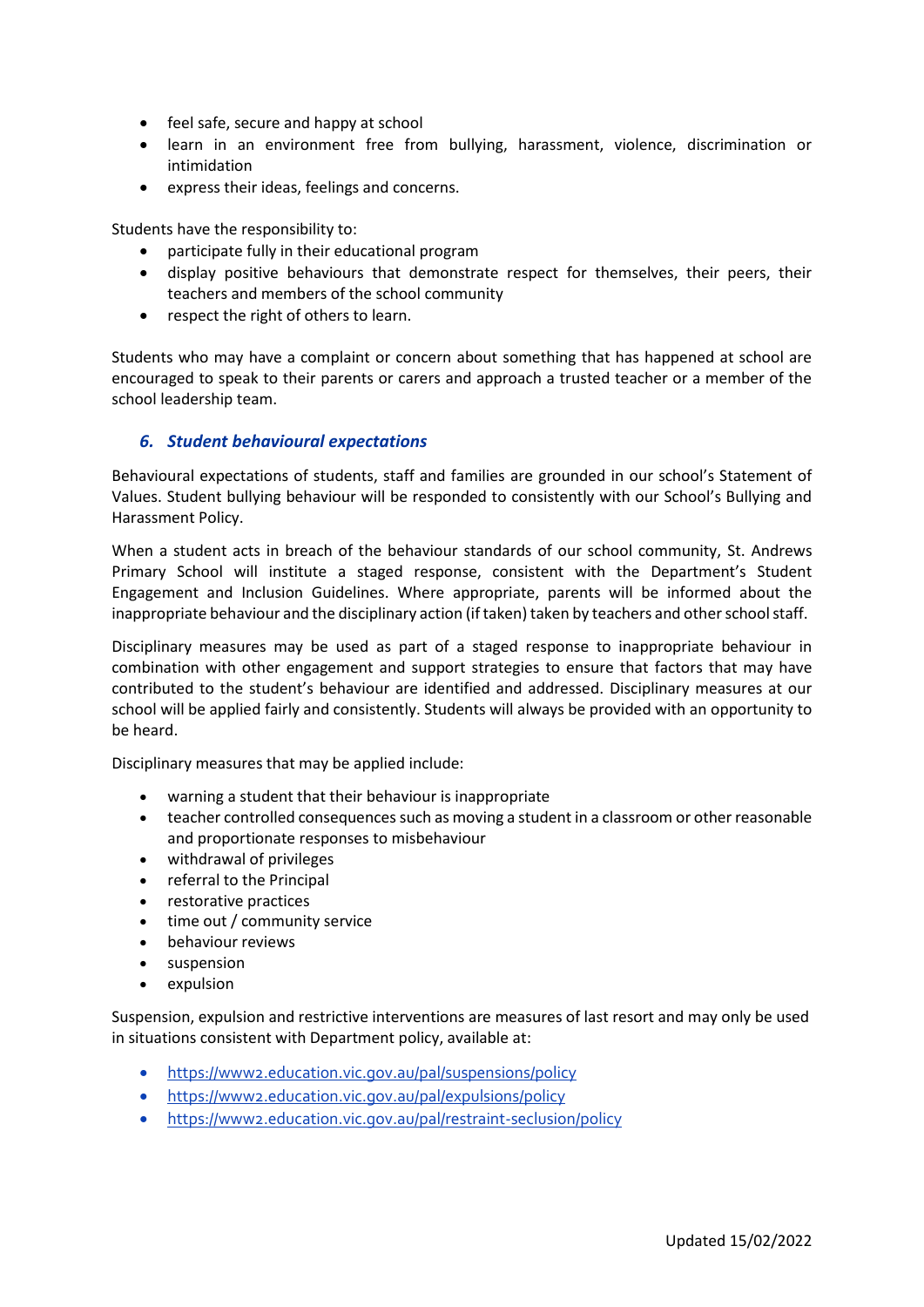In line with Ministerial Order 1125, no student aged 8 or younger will be expelled without the approval of the Secretary of the Department of Education and Training.

The Principal of St Andrews Primary School is responsible for ensuring all suspensions and expulsions are recorded on CASES21.

Corporal punishment is prohibited in our school and will not be used in any circumstance.

#### *7. Engaging with families*

St. Andrews Primary School values the input of parents and carers, and we will strive to support families to engage in their child's learning and build their capacity as active learners. We aim to be partners in learning with parents and carers in our school community.

We work hard to create successful partnerships with parents and carers by:

- ensuring that all parents have access to our school policies and procedures, available on our school website or Skoolbag app
- maintaining an open, respectful line of communication between parents and staff, supported by our Communicating with School Staff policy.
- providing parent volunteer opportunities so that families can contribute to school activities
- involving families with home learning and other curriculum-related activities
- involving families in school decision making
- including families in Student Support Groups and developing individual plans for students.

#### *8. Evaluation*

St. Andrews Primary School will collect data each year to understand the frequency and types of wellbeing issues that are experienced by our students so that we can measure the success or otherwise of our school based strategies and identify emerging trends or needs.

Sources of data that will be assessed on an annual basis include:

- student survey data
- incidents data
- school reports
- parent survey
- case management
- CASES21
- SOCS

St. Andrews Primary School's grounds are supervised by school staff from 8:45am before school and until 3:45pm after school. Outside of these hours, school staff will not be available to supervise students.

## *Communication*

- This policy will be communicated to our school community in the following ways
- Available publicly on our school's website https://www.standrewsps.vic.edu.au/
- Included in staff induction processes
- Made available in hard copy from school administration upon request

Our school will also ensure it follows the mandatory parent/carer notification requirements with respect to suspensions and expulsions outlined in the Department's policies at: